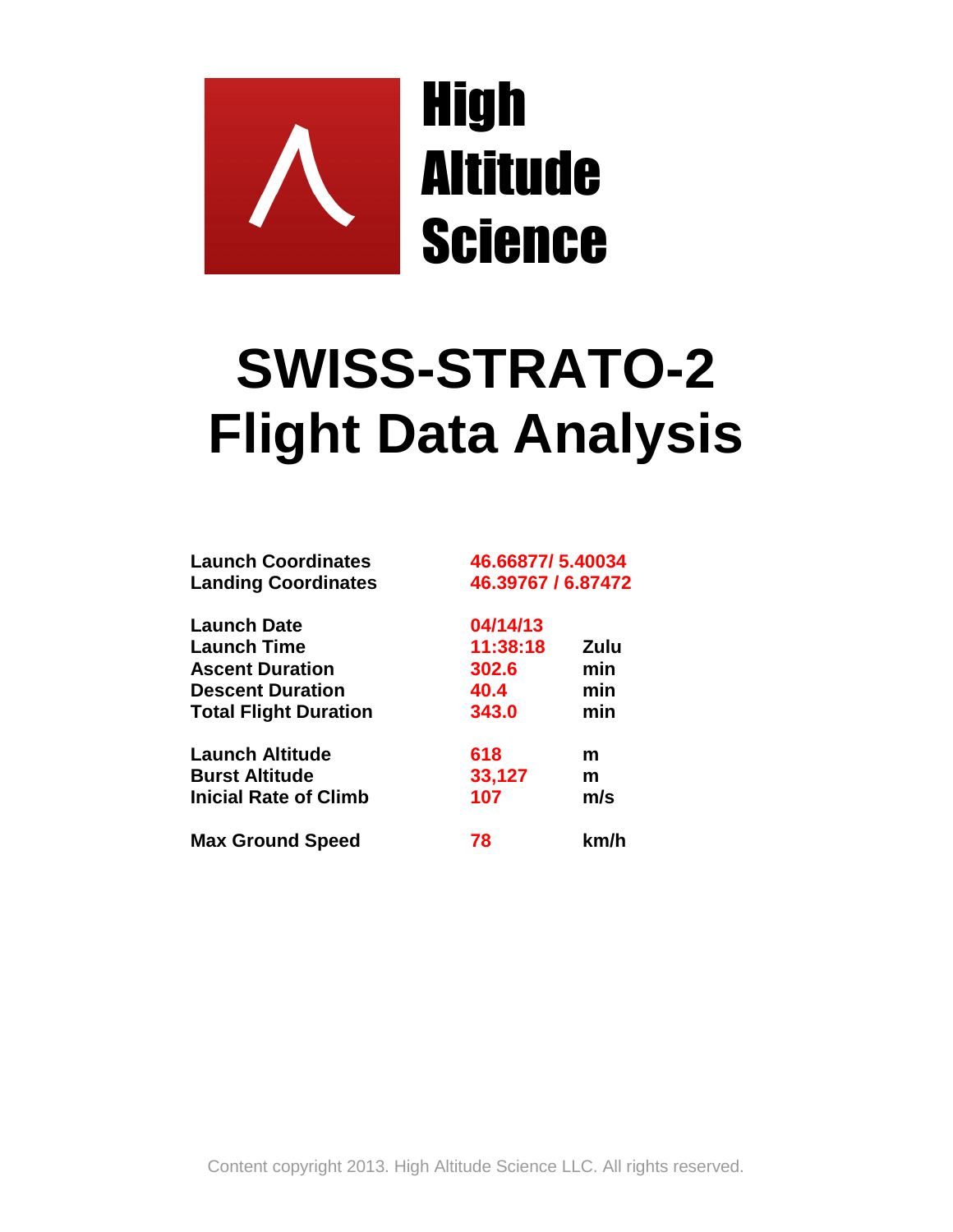





Content copyright 2013. High Altitude Science LLC. All rights reserved.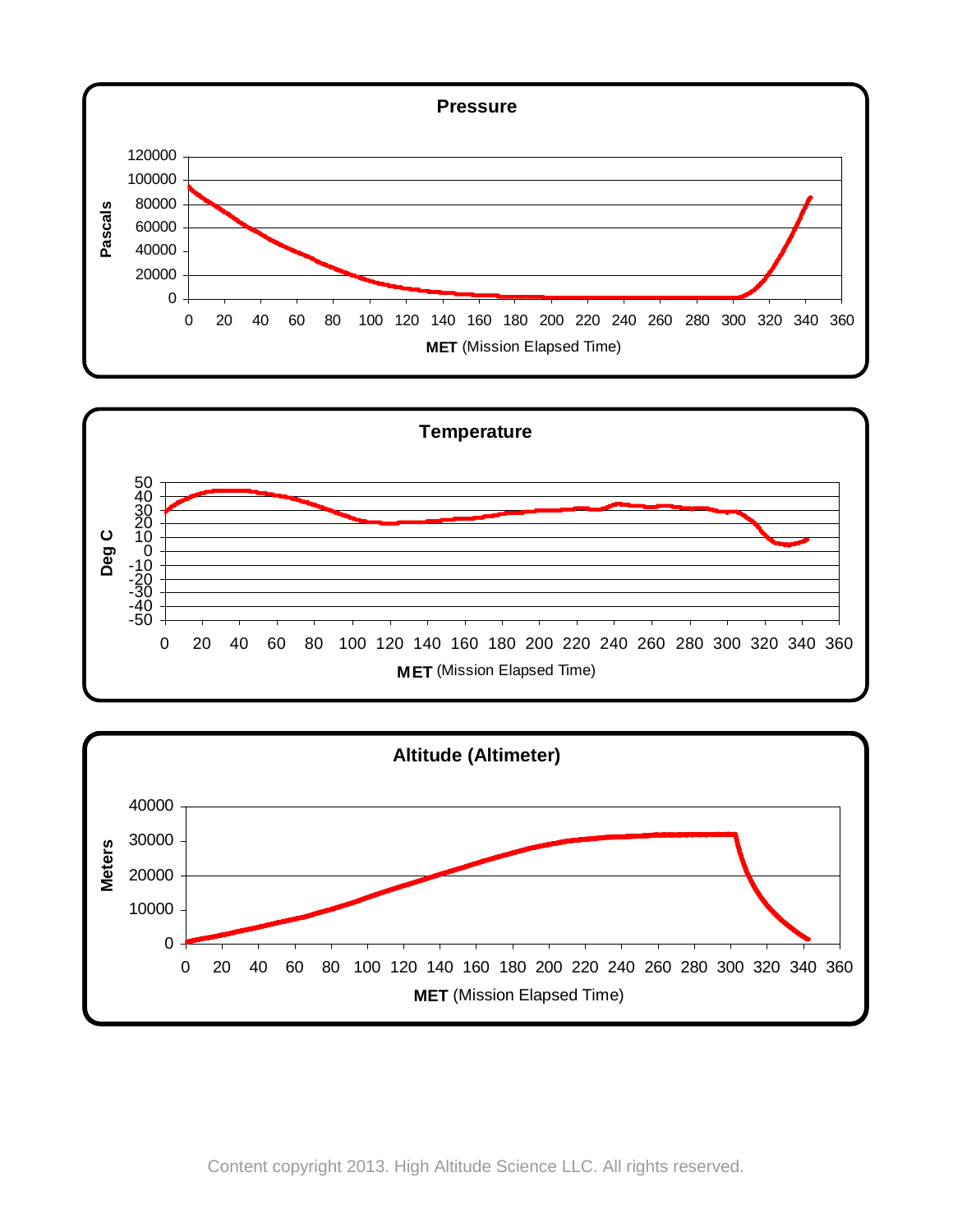





Content copyright 2013. High Altitude Science LLC. All rights reserved.